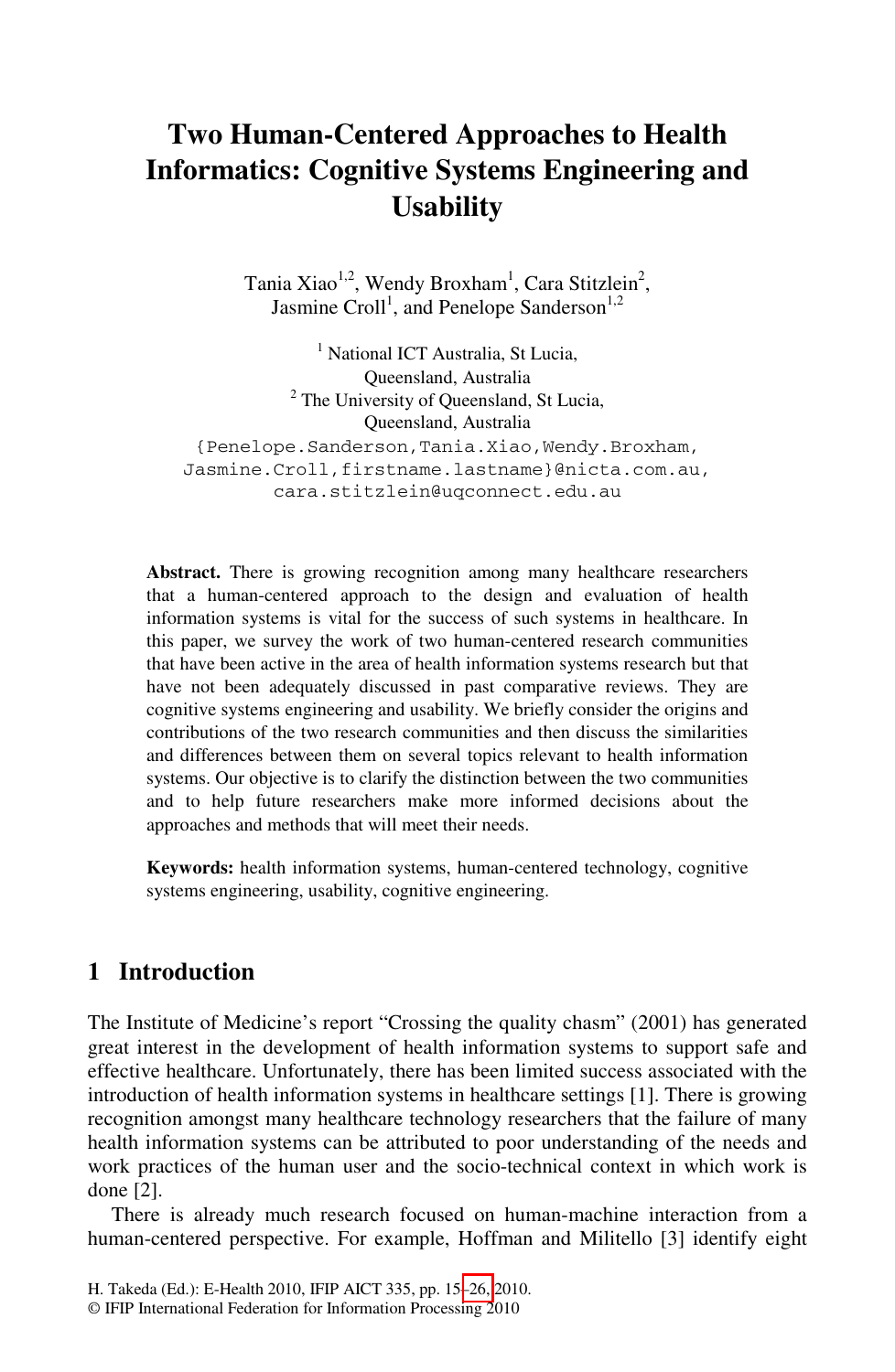'communities of practice' that emerged in the 1980s driven by the common goal to better understand and support human cognitive tasks. In the healthcare context, Greenhalgh et al. [2] classified existing human-centered research into nine metanarratives which include 'computer supported cooperative work', 'actor-network analyses' and 'critical sociology'.

Greenhalgh et al.'s [2] review offers new insights into human-centered health information systems research. However, because they limited their focus to Electronic Patient Records (EPR), they may have overlooked traditions that have done less research on EPRs and more research on other types of health information systems. In this paper, we extend Greenhalgh et al.'s work by discussing two research communities that have also made important contributions to our understanding of the needs and practices of the human user.

#### **1.1 Current Paper**

In this paper we highlight the work of the cognitive systems engineering and usability communities, neither of which was covered in Greenhalgh et al.'s [2] review. Based on our interpretation of the literature and our participation from time to time in these communities, we identify and discuss similarities and differences between them. Our goal is to bring these two communities to the attention of health informatics researchers and to clarify actual or potential confusions that may exist in the literature.

To achieve this aim, first we describe how we identified some key papers that represent the core ideas of the two traditions. Then we discuss each tradition in detail, considering their similarities and differences. Finally we note current and potential contributions of each community to the successful development and implementation of health information systems.

## **2 Method**

We conducted a systematic and comprehensive search of the Web of Science (via ISI Web of Knowledge) between January and May, 2009 to investigate which research communities were involved in health information systems research. Combinations of keywords including patient safety, technology, decision support, usability, health information systems and automation were used to conduct an extensive literature search of technology in healthcare. Three researchers read through the abstracts of 1642 papers and identified four contributing research communities. We focus on two research communities, usability and CSE, for the purposes of this paper.

To refine our search to the key papers in each of the above two communities, we selected papers (1995-2009) with ten or more citations. A focused search of highlycited papers from 2006 to 2009 ensured we did not miss important recent contributions. This process resulted in approximately 25 papers for each community.

Five group sessions were conducted during which the papers were discussed in terms of their representativeness of a research community and the quality of the empirical research. As a result of the discussions, we chose to exclude certain papers to achieve a more coherent message for our paper. First, we focused on empirical work because we were interested in the application of theoretical ideas to practice.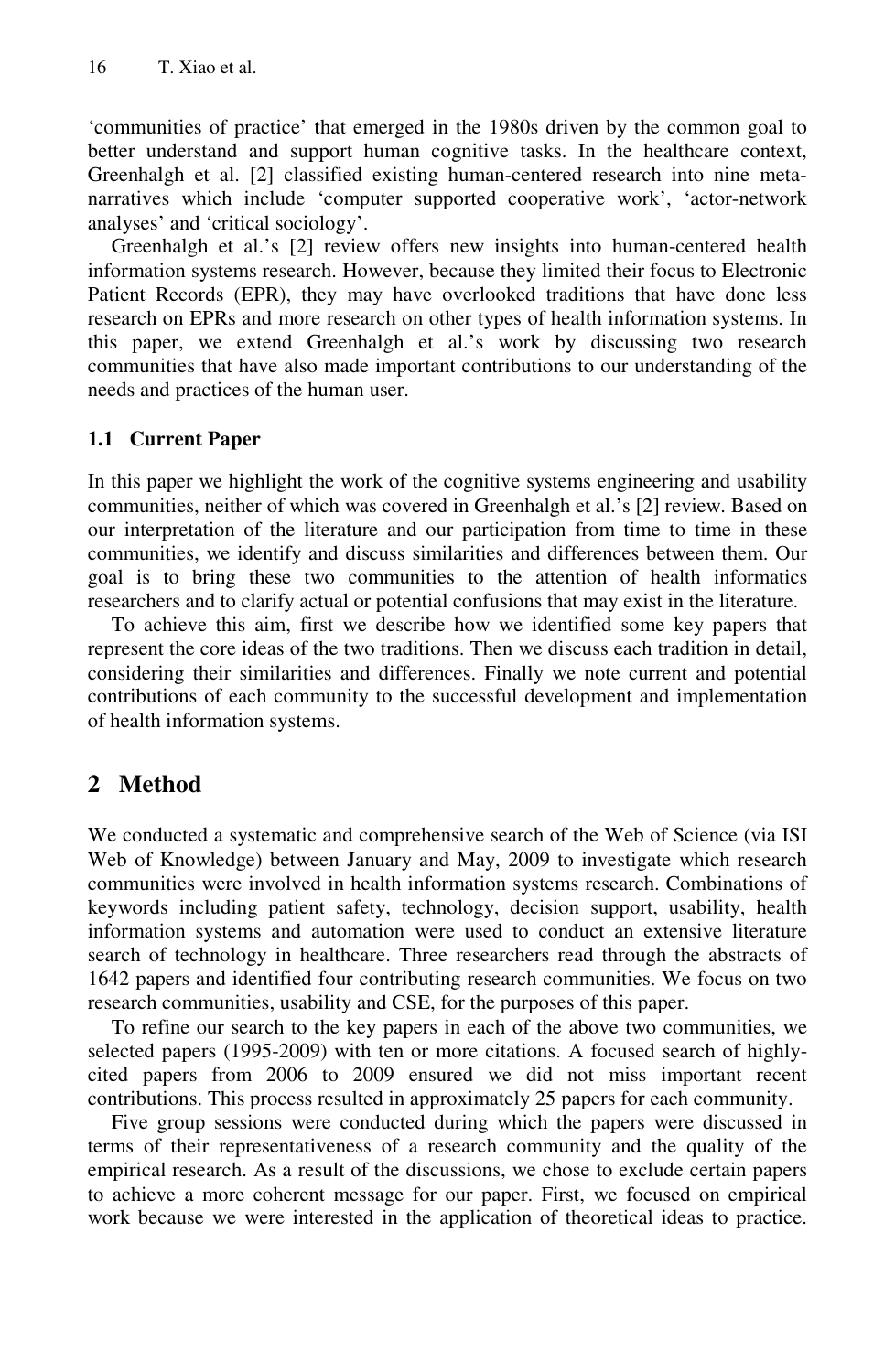Second, we limited our scope to hospital-based work because it represented the dominant research context. Third, we excluded all conference papers because we wanted to focus on journal publications in which authors could present more information about their research. For the usability and CSE communities, the above exclusion process yielded a total of 7 and 8 papers respectively that we considered most representative of each area Finally, an examination of the reference lists of these empirical papers and communications with experts in the areas helped us to identify key theoretical papers that define the historical roots and major contributions of the two research communities.

#### **3 Results**

#### **3.1 Usability**

**Background.** Usability is defined as "the extent to which a product can be used by specified users to achieve specified goals with effectiveness, efficiency and satisfaction in a specified context of use"[4]. Fundamentally, usability professionals are concerned with enhancing the interactive experience between human users and a piece of technology (usually a computer software interface). Usability emerged as an important property of computers and computer software during the proliferation of computers in the general workplace during the 1960s and 1970s. The launch of the Macintosh in 1984 led to usability being recognized as essential to the development of computer technology [5].

The work of usability practitioners is usually informed by other research traditions including cognitive psychology, human factors and software engineering. Some of the earliest proponents of usability worked for companies such as IBM, Macintosh and Xerox PARC and later shared their experiences with the research community. In the last few decades, the usability profession has acquired a distinct identity. The Usability Professionals Association (UPA) was established in 1991 and it provides resources to support usability research and practice. In addition, the ACM-sponsored Computer Human Interaction (CHI) conference covers some advances in usability research, amongst many other topics. Moreover, publications dedicated to usability research have emerged, such as *Journal of Usability Studies*.

For usability professionals, the usability of a system is determined by five main criteria [6]: its learnability, efficiency, memorability, ease of recovery from errors, and user satisfaction. To achieve these criteria, usability researchers encourage (a) early user participation in terms of setting usability goals and design requirements and (b) early and iterative user testing and redesign of prototypes both in the laboratory and work context. Many sets of principles have been created to guide the development of user-centered designs [7, 8] and many techniques exist for evaluating designs, including heuristic task analysis, cognitive walkthroughs, and benchmark user testing [7, 9]. Figure 1 gives a characterization of user testing.

**Usability in healthcare.** In recent decades, usability has emerged as a critical issue in healthcare. Many health information systems fail because of poor usability [10]. Allwood and Kalen [11] were amongst the first to report research on health information systems inspired by usability concepts. Following a four-year field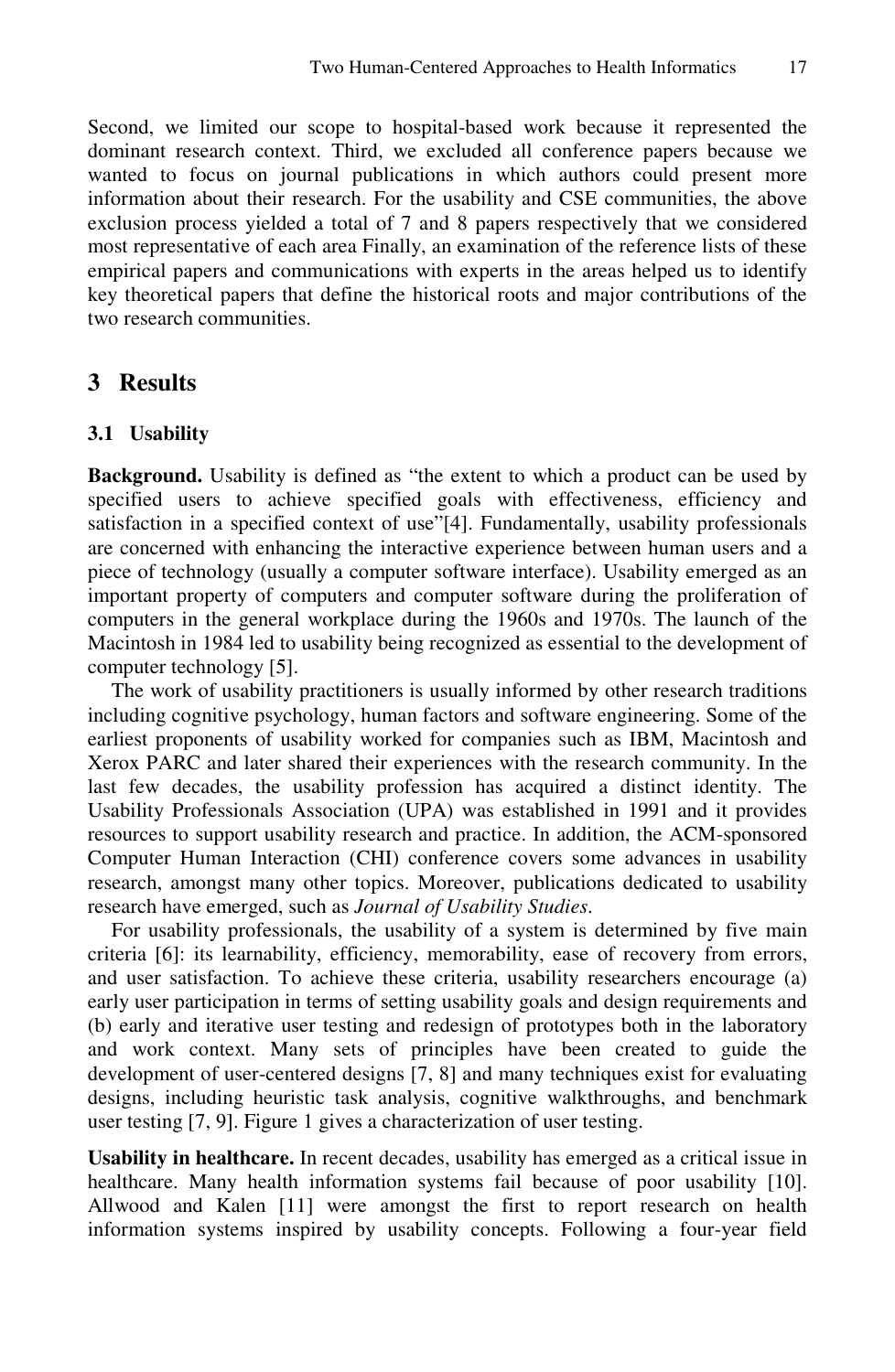investigation of the introduction of a patient administration system in a Swedish hospital, they identified key issues related to the development process (such as failing to identify usability goals, not having user participation) that contributed to the difficulties users experienced when learning and using the system. More recently, many researchers have raised concerns about how poorly-designed technology may make healthcare systems more vulnerable to adverse events [12]. Thus, there is growing urgency among the usability community to use their methods to identify and prevent technology-induced error in healthcare systems [13].

Usability research in healthcare is now quite common – here we highlight some representative examples. First, researchers have used usability methods to identify associations (a) between physician order entry systems and adverse drug events [14] and (b) between handheld prescription writing tools and prescription errors [15]. Second, researchers have applied user-centered and iterative testing and design principles to the development of a health information system interface [16] and a mobile electronic patient record prototype [17]. Third, usability evaluation has been used to assist with decisions about the procurement of hospital equipment such as infusion pumps [18] and patient monitoring systems [19]. Finally, given the wide range of methods used in usability research, some research focuses on making comparisons between different usability methods to determine which method is best suited to certain evaluation needs [20].



**Fig. 1.** Characterization of a traditional usability method (user testing). Researcher is the gray figure at right looking through a two-way mirror at a participant performing a task under controlled laboratory conditions. Thought clouds indicate representative concerns of researcher and participant.

#### **3.2 Cognitive Systems Engineering**

**Background.** Cognitive systems engineering (CSE) is an approach to the analysis, modeling, design and evaluation of complex socio-technical systems. It emerged in the early 1980s from studies of the human operator's role in process control during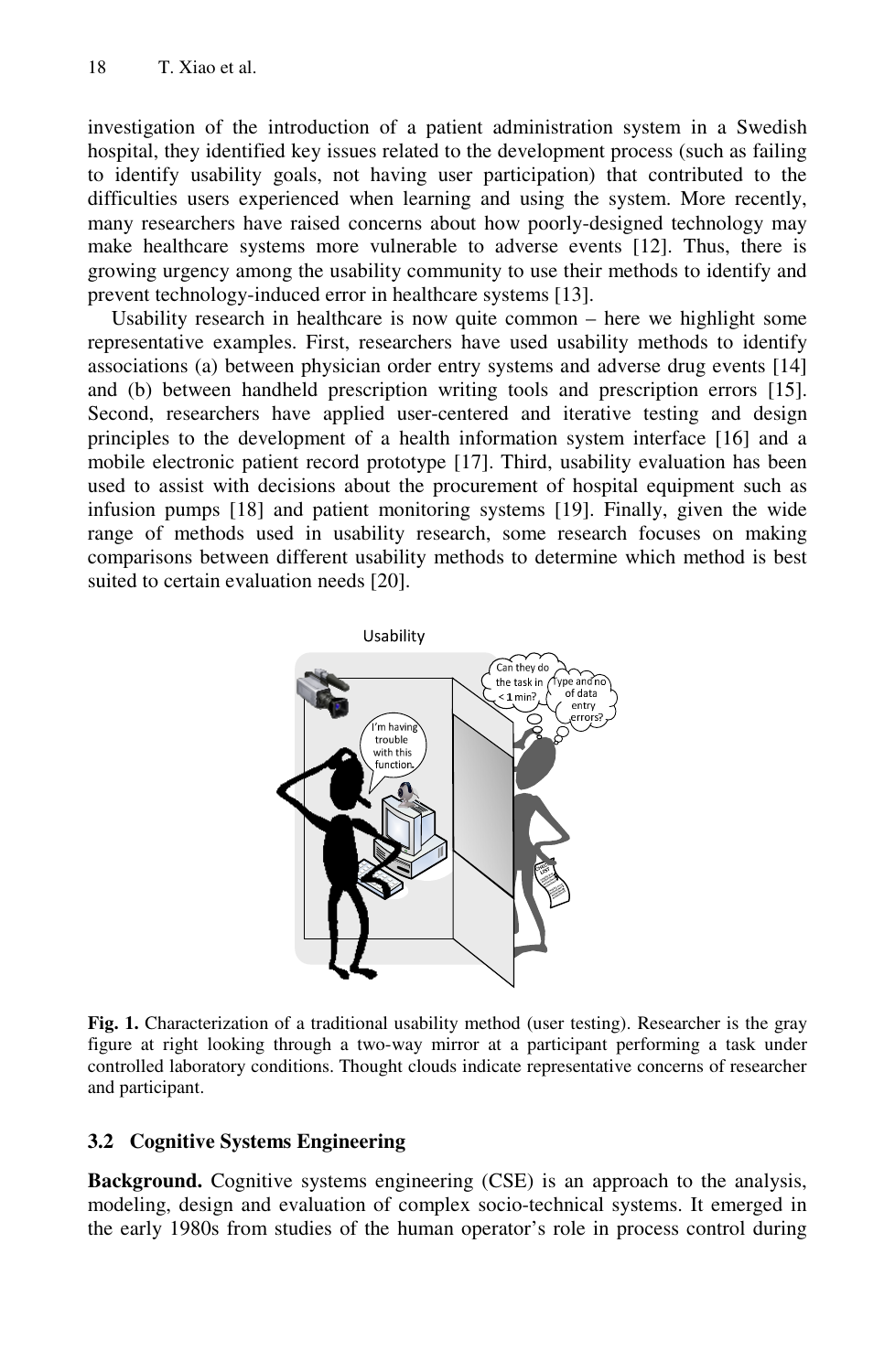the 1960s and 1970s, culminating in analyses of the Three-Mile Island accident in 1979. The first published usage of the term "cognitive systems engineering" was in 1983 by Hollnagel and Woods [21] who argued that 'instead of viewing man-machine systems as decomposable mechanistic principles, CSE introduces the concept of a [joint] cognitive system', where man and machine work together as a team responding adaptively to complex work problems.

Many CSE researchers are human factors specialists and there is a CSE technical group within the Human Factors and Ergonomics Society. There are several journals dedicated to CSE research including the *Journal of* C*ognitive Engineering and Decision Making* journal and *Cognition, Technology and Work*. In addition to activity within the Human Factors and Ergonomics Society conference, there are also strong CSE communities in Europe.

CSE research is influenced by many disciplines, including systems engineering, cognitive, ecological psychology, work psychology and anthropology, and so is not considered a "discipline" by its adherents [22]. It is specifically concerned with supporting human cognitive performance in complex safety critical industries such as nuclear power, aviation and healthcare. Some CSE analysts focus on identifying constraints that operate in work domains and that shape activity [22, 23]. CSE researchers argue that if people have a good understanding of fundamental constraints in their work environment, they can reason more effectively about how to solve unfamiliar work problems. More recently, many CSE researchers have embraced a proactive approach to risk management called resilience engineering [35]. Resilience engineering focuses on (a) identifying existing work processes that help people achieve robust and adaptive performance and (b) designing systems that support those processes. Figure 2 gives a characterization of field observation with the questions that a cognitive engineer might bring to it.



**Fig. 2.** Characterization of a cognitive systems engineering method (field observation). Panel in background represents a workplace artefact – a whiteboard. Figures at left are people in their workplace, whereas gray figure at right is the researcher. Thought clouds are representative questions about how work is organized and supported.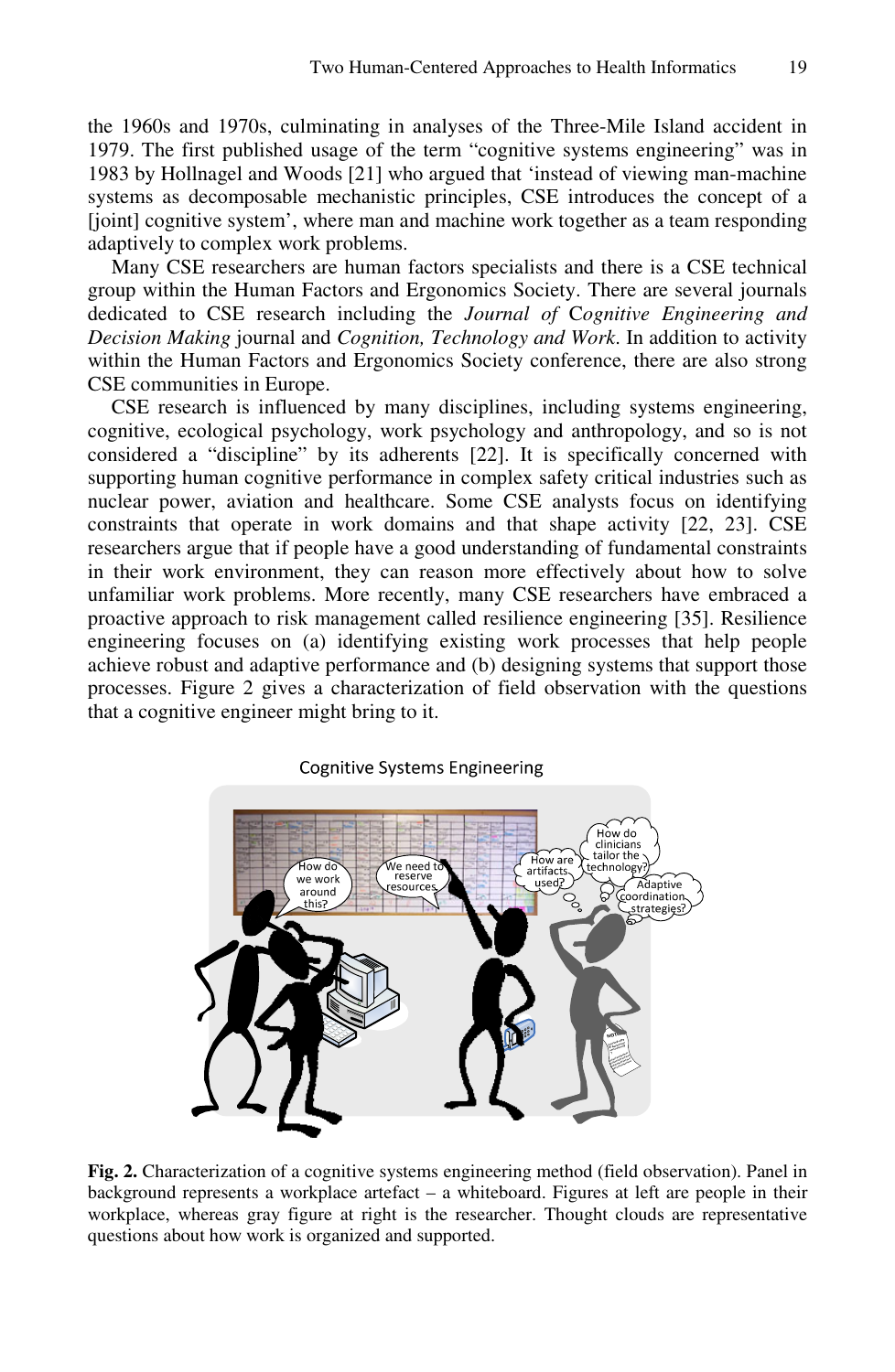**CSE in healthcare.** Because the 'computerization' of healthcare has been slower compared with other domains such as aviation, CSE research is less well established in healthcare than in other domains. An early CSE-oriented healthcare study was conducted by Gaba who investigated anaesthetists' responses to critical incidents in a simulated operating theatre environment [24]. Following the Institute of Medicine's suggestion that technology could be more effectively used in healthcare [25], CSE researchers have been quick to express concerns that the technology push might result in brittle work practices that make a system more vulnerable to failure [26].

We now highlight some key empirical works that reflect CSE concerns. First, some research [27] [28] has highlighted side effects that technology (e.g. bar code medication administration system, computerised clinical reminders) can have on communication and coordination practices that may, in turn, contribute to adverse patient outcomes.

Second, researchers have explored how the use of non-electronic cognitive artefacts (e.g. schedules and whiteboards) can reveal hidden aspects of the work that can be used to define information and usage requirements for the design of electronic support [29, 30].

Third, a few researchers have applied CSE principles to the design of health information systems including a blood antibody detection decision support system [31] and a cardiac display [32].

Finally, CSE researchers have studied how variability in and adaptation of work practices contribute to resilient and successful performance in contexts with and without technology such as the introduction of new patient monitoring systems in the operating theatre [33] or the management of bed resources in the ICU [34].

#### **3.3 Nuanced Distinctions between Areas**

The terms "usability", "cognitive systems engineering" and "cognitive engineering" are increasingly used in healthcare, but are sometimes confused. Here we provide our own perspective on how the terms can be distinguished and the confusions that might occur otherwise.

A term often used interchangeably with "cognitive systems engineering" is "cognitive engineering" (CE) [36]. However, for some practitioners there are important differences between CSE and CE. According to Norman, who introduced the term in 1980 and was the first person to describe CE as a unique discipline [37, 38], CE is the application of cognitive science principles to the design and evaluation of technical tools that enhance human cognitive performance in general. CE is typically concerned with a broader and simpler range of applications than CSE, including educational support tools and the "design of everyday things" [38, 39]. Many methods proposed by early CE researchers were relatively simple user-centered design and evaluation techniques that are now more commonly associated with usability evaluation. More recently, many CE researchers have performed more complex analyses using methods such as cognitive task analysis and computational cognitive modeling [40].

In a recent paper assessing usability of healthcare technology, Liljegren and Osvalder [19] referred to cognitive walkthroughs and usability tests as cognitive engineering methods. Although such methods were described as cognitive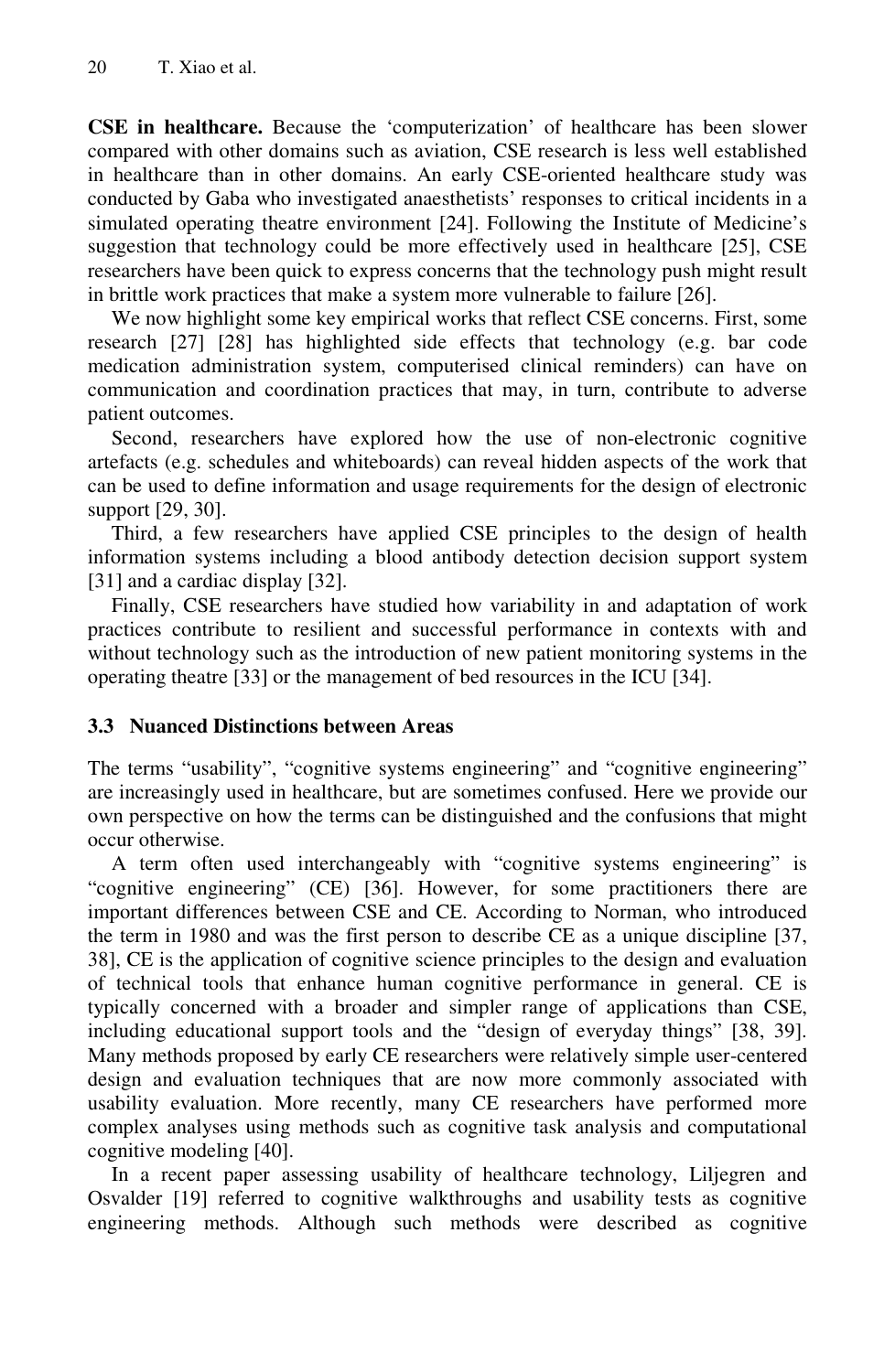engineering methods in 1986 by Norman [8] this description may be less apt now for several reasons. First, cognitive walkthroughs and usability tests are now more closely associated with usability engineering or user-centered design. Second, given that cognitive systems engineering is often referred to as cognitive engineering, if cognitive walkthroughs and usability tests are referred to as cognitive engineering methods, readers might infer that they are central to CSE as well.

Given that the CSE and usability communities differ in their approach to the design and evaluation of technology, Liljegren and Osvalder's usage could conceivably lead to future researchers thinking they have adopted one approach when they are using methodologies that actually better reflect another approach. For that reason it is probably clearer if methods such as usability tests, cognitive walkthroughs, heuristic evaluations, and so on be referred to as usability engineering methods or usercentered design and evaluation methods rather than as cognitive engineering methods.

#### **3.4 Comparisons of CSE and Usability**

In their review of different theoretical approaches to examining the impact and effectiveness of EHRs, Greenhalgh et al. [2] presented some themes that highlight tensions among different research meta-narratives. In a similar vein, below we present five themes that show where usability and CSE approaches to healthcare may be most strongly contrasted. The first three themes are inspired by themes in the Greenhalgh et al. paper. The last two are new themes that emerged during our group discussions and that helped us distinguish between the usability and CSE communities. In Table 1 we present the studies reviewed according to which theme we think each study best represents.

Note that we do not say that the two research communities have no connection. Researchers in each community incorporate ideas from the other to strengthen their work. In addition, the two communities share many similarities: both are concerned about user experience, both are empirical in nature, and both draw from the human sciences in different forms and different ways.

**The Technology.** Greenhalgh et al. [2] noted two different perceptions of technology in healthcare among the human-centered research communities: (a) technology as a 'tool or container' or (b) technology as an artifact that 'acts' in the environment. Usability professionals are more likely to adopt the former view that technology is a tool that processes and communicates information [41]. Their primary concerns are to (a) determine which tasks need to be supported by the technology, and (b) design the technology and test whether it helps users effectively perform the task.

On the other hand, CSE professionals are more likely to adopt the latter view that technology is an artifact that brings new opportunities and challenges into the work environment. The primary concern is to develop new concepts or models that give designers insight into new phenomena that may emerge when new technology is introduced into a workplace (e.g. automation surprises, clumsy automation) [33, 42].

**The User.** Given that both are human-centered approaches, usability and CSE emphasize the importance of drawing from user experience when designing and evaluating health information systems. However, different aspects of the user are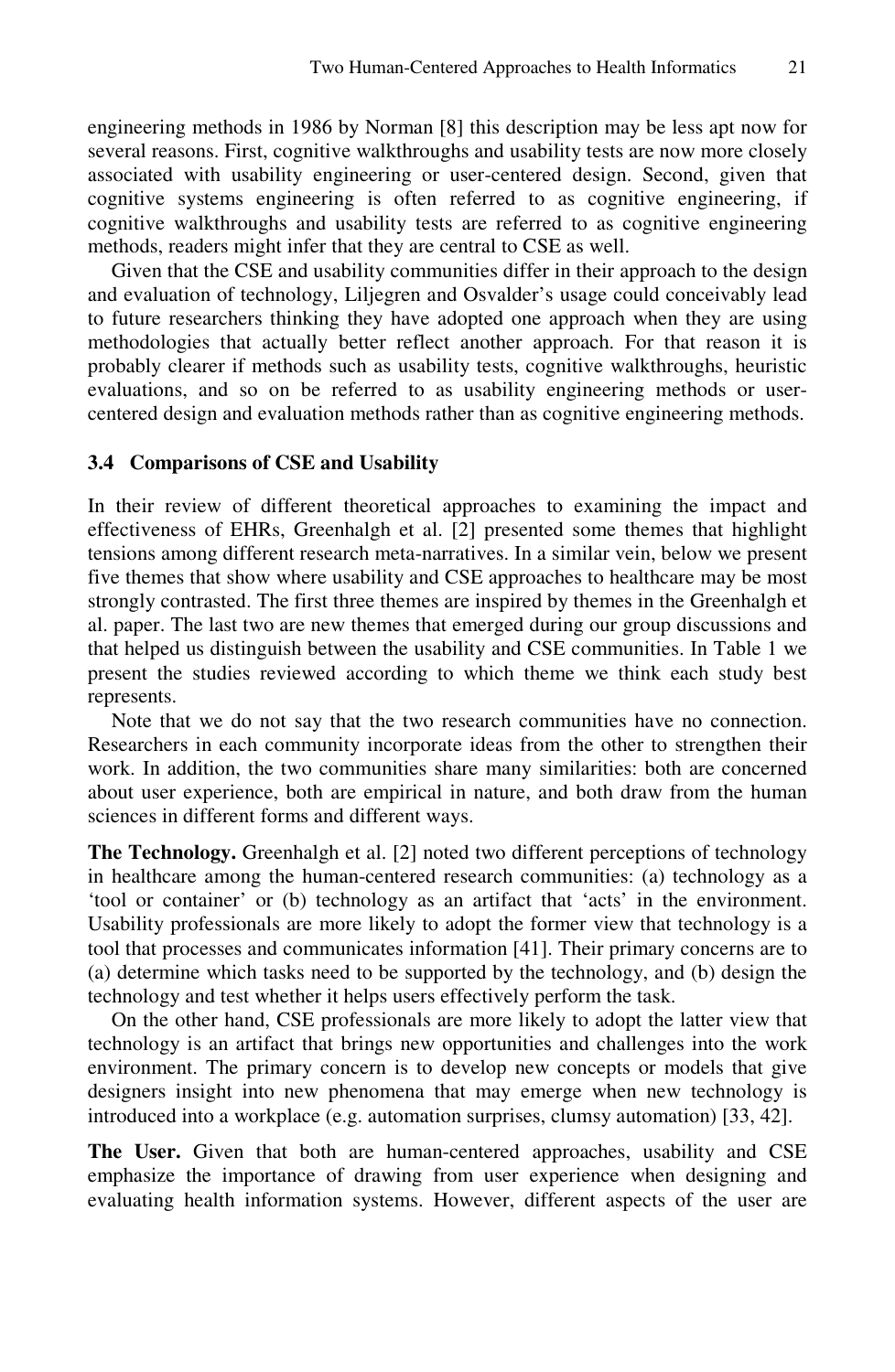|                  | Usability                                                                        | CSE                                                                                 |
|------------------|----------------------------------------------------------------------------------|-------------------------------------------------------------------------------------|
| The Technology   | Liljegren & Osvalder (2004) <sup>[19]</sup><br>Ginsburg $(2005)$ <sup>[18]</sup> | $[33]$<br>Cook & Woods (1996)                                                       |
| The User         | Kjeldskov & Slov $(2007)^{17}$                                                   | Xiao & Seagull $(2006)$ <sup>[30]</sup><br>Saleem (2005) <sup>[28]</sup>            |
| The Work Context | Kushniruk et al. $(2005)$ <sup>[15]</sup>                                        | Patterson et al. $(2002)$ <sup>[27]</sup><br>Nemeth et al. $(2006)$ <sup>[29]</sup> |
| Theory           | Johnson et al. $(2005)$ <sup>[16]</sup><br>Jaspers $(2009)$ <sup>[20]</sup>      | Effken $(2006)$ <sup>[32]</sup><br>Guerlain (1999) <sup>[31]</sup>                  |
| Human Error      | Koppel et al. $(2005)^{114}$                                                     | Cook $(2006)$ <sup>[34]</sup>                                                       |

**Table 1.** List of reviewed usability and CSE studies organized according to theme comparisons

considered in each case, because of differences in their research goals. Usability researchers focus on physical, perceptual, and cognitive similarities and differences between users in order to design technology that supports all kinds of people. The user is an evaluator of the technology and may also be involved in the design process on a participatory basis. On the other hand, CSE researchers focus on the adaptive and resilient behaviors of users as they tailor their work practices and work environment (including technology) to achieve successful performance. Each design is considered a hypothesis about how technology shapes work behavior and it is the user who completes the design with their workarounds and tailor-made adaptations [43].

**The Work Context.** Usability and CSE researchers handle work context differently. In much usability evaluation, users are tested on specific tasks in controlled environments [44] where there is a strong focus on measurement. Contextual factors such as time and place, social norms or power structure are only considered later, in terms of how they affect the adoption and use of technology in the workplace. On the other hand, in CSE research there is less separation of work context, work itself and the technology designed to support work. CSE empirical work is usually conducted in the field where researchers explore the so-called 'wrapped package' of dynamic interactions among workers, tools, tasks and structures that make up the cognitive work context [45]. Consequently, CSE researchers may identify more subtle or tacit factors that should also be considered when evaluating designs, even though such factors may be less directly measurable.

**Theory.** The role of theory also differs across usability and CSE research. Usability and user testing are often embedded in the software engineering process. Designers may draw from various theories in cognitive science, cognitive psychology, and social psychology when developing and testing designs [46]. Similarly, evaluators may draw from theories of human perception and cognition when considering how a user might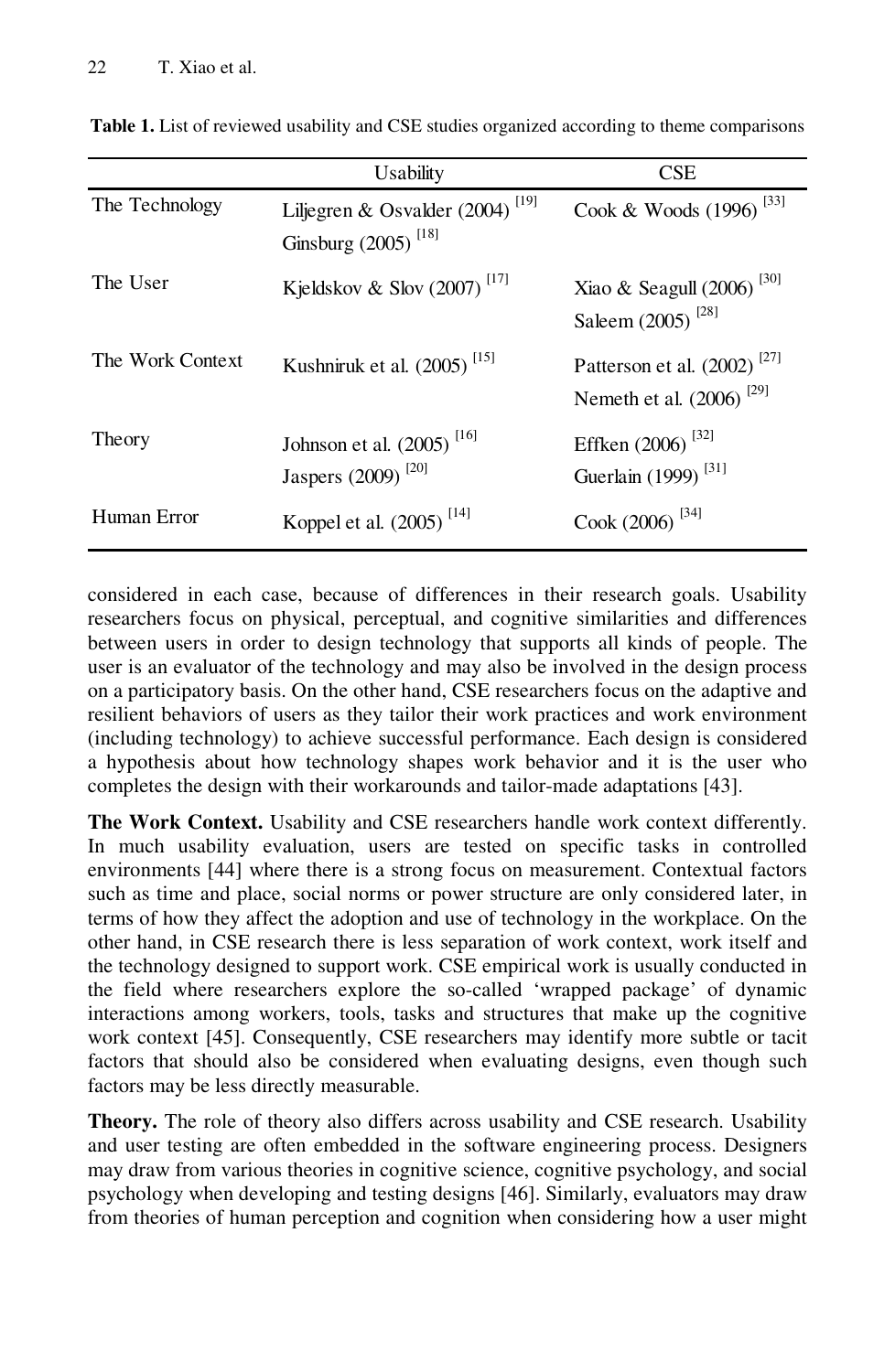interact with a system. On the other hand, CSE involves the development of general theories about human interaction with systems, but particularly with technologyintensive and safety-critical systems. CSE research is informed by a broad range of theories such as systems theory, control theory, ecological psychology and cognitive sciences in the quest to gain insight into the interaction between people and technology. Model-development is a key theme.

**Human error.** Both the usability and CSE communities recognise that accidents conventionally attributed to 'human error' are more often the result of badly designed technology. However, there are differences in the way the two communities approach this problem. Usability researchers focus on how to design technology that reduces the likelihood of user mistakes, slips, and lapses. In contrast, CSE researchers see "error" as emerging from the same work processes that lead to success. People adapt their behavior to respond to workplace pressures towards efficiency or thoroughness [47]. Most of the time such adaptation is successful, but occasionally conditions are hostile and unintended consequences occur.

#### **4 Discussion and Conclusion**

The aim of this paper was to review research that demonstrates similarities and differences between CSE and usability—two research communities contributing to the design and evaluation of health information systems. Both communities share the goal of designing technologies that support human cognitive performance, and both encourage active user participation in the design and evaluation of health information systems. Although the review is limited in scope given our exclusion criteria, we hope it provides readers with a better understanding of the type of work carried out in both research communities and, more importantly, of some key distinctions between them.

The design and evaluation of human-centered health information systems is a challenging task. Reviews such as Greenhalgh et al.'s [2], Hoffman and Militello's survey of communities of practice investigating cognitive tasks [3], and the current paper can provide useful information to help healthcare researchers and practitioners make more informed decisions about which theoretical approaches and methods are most appropriate for their needs. Usability techniques can be very effective when practitioners need objective measurements about relatively fine points of interaction. However, researchers may wish to start with CSE methods when a broad perspective on work processes is needed, or if they want to check whether technology affects other work processes that are important for successful performance, but that are removed from the immediate point of interaction. All research communities have their unique strengths and limitations. It is up to the researcher to find the right combination that will help them answer their specific research question.

#### **Acknowledgments**

We gratefully acknowledge substantial input and assistance from members of the National Information and Communication Technology Australia (NICTA) Cognitive and Organisational Systems Engineering (COSE) project. NICTA is funded by the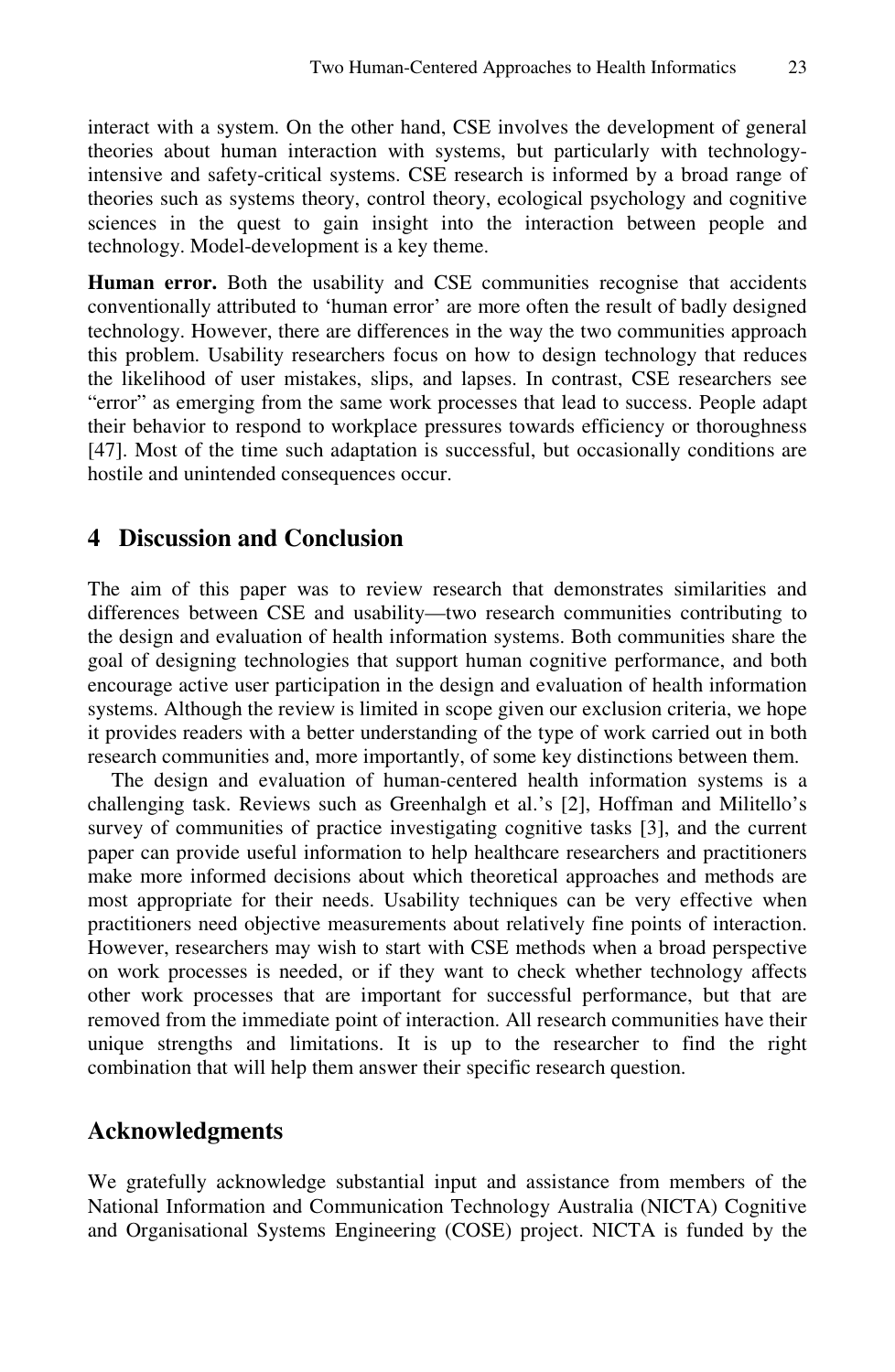Australian Government as represented by the Department of Broadband, Communications and the Digital Economy and the Australian Research Council through the ICT Centre of Excellence program.

## **References**

- 1. Wears, R., Berg, M.: Computer Technology and Clinical Work Still Waiting for Godot. Jama-Journal of the American Medical Association 293(10), 1261–1263 (2005)
- 2. Greenhalgh, T., et al.: Tensions and Paradoxes in Electronic Patient Record Research: A Systematic Literature Review Using the Meta-narrative Method. Milbank Quarterly 87(4), 729–788 (2009)
- 3. Hoffman, R.R., Militello, L.G.: Perspectives on cognitive task analysis. CRC Press, New York (2008)
- 4. ISO9241-11, Ergonomic requirements for office work with visual display terminals (VDTs) Part 11: Guidance on Usability (1998)
- 5. Dumas, J.: The great leap forward: The birth of the usability profession (1988-1993). Journal of Usability Studies 2, 54–60 (2007)
- 6. Nielsen, J.: Usability Engineering. Morgan Kaufmann, San Diego (1993)
- 7. Nielsen, J.: Heuristic Evaluation. In: Nielsen, J., Mack, R. (eds.) Usability Inspection Methods. John Wiley & Sons, New York (1994)
- 8. Norman, D.A., Draper, S.: User-centred system design: New perspective on humancomputer interaction. Erlbaum Associates, Hillsdale (1986)
- 9. Polson, P.G., et al.: Cognitive walkthroughs A method for theory-based evaluation of user interfaces. International Journal of Man-Machine Studies 36(5), 741–773 (1992)
- 10. Johnson, C.W.: Why did that happen? Exploring the proliferation of barely usable software in healthcare systems. Quality & Safety in Health Care 15, I76–I81 (2006)
- 11. Allwood, C.M., Kalen, T.: User-Competence and other Usability Aspects when introducing a Patient Administrative System - A case-study. Interacting with Computers 5(2), 167–191 (1993)
- 12. Ash, J.S., Berg, M., Coiera, E.: Some unintended consequences of information technology in health care: The nature of patient care information system-related errors. Journal of the American Medical Informatics Association 11(2), 104–112 (2004)
- 13. Borycki, E., Kushniruk, A.: Identifying and preventing technology-induced error using simulations: Application of usability engineering techniques. Healthcare Quarterly 8, 99–105 (2005)
- 14. Koppel, R., et al.: Role of Computerized Physician Order Entry Systems in Facilitating Medication Errors. Jama-Journal of the American Medical Association 293(10), 1197– 1203 (2005)
- 15. Kushniruk, A., et al.: Technology induced error and usability: The relationship between usability problems and prescription errors when using a handheld application. International Journal of Medical Informatics 74(7-8), 519–526 (2005)
- 16. Johnson, C.M., Johnson, T.R., Zhang, J.J.: A user-centered framework for redesigning health care interfaces. Journal of Biomedical Informatics 38(1), 75–87 (2005)
- 17. Kjeldskov, J., Skov, M.B.: Exploring context-awareness for ubiquitous computing in the healthcare domain. Personal and Ubiquitous Computing 11(7), 549–562 (2007)
- 18. Ginsburg, G.: Human factors engineering: A tool for medical device evaluation in hospital procurement decision-making. Journal of Biomedical Informatics 38(3), 213–219 (2005)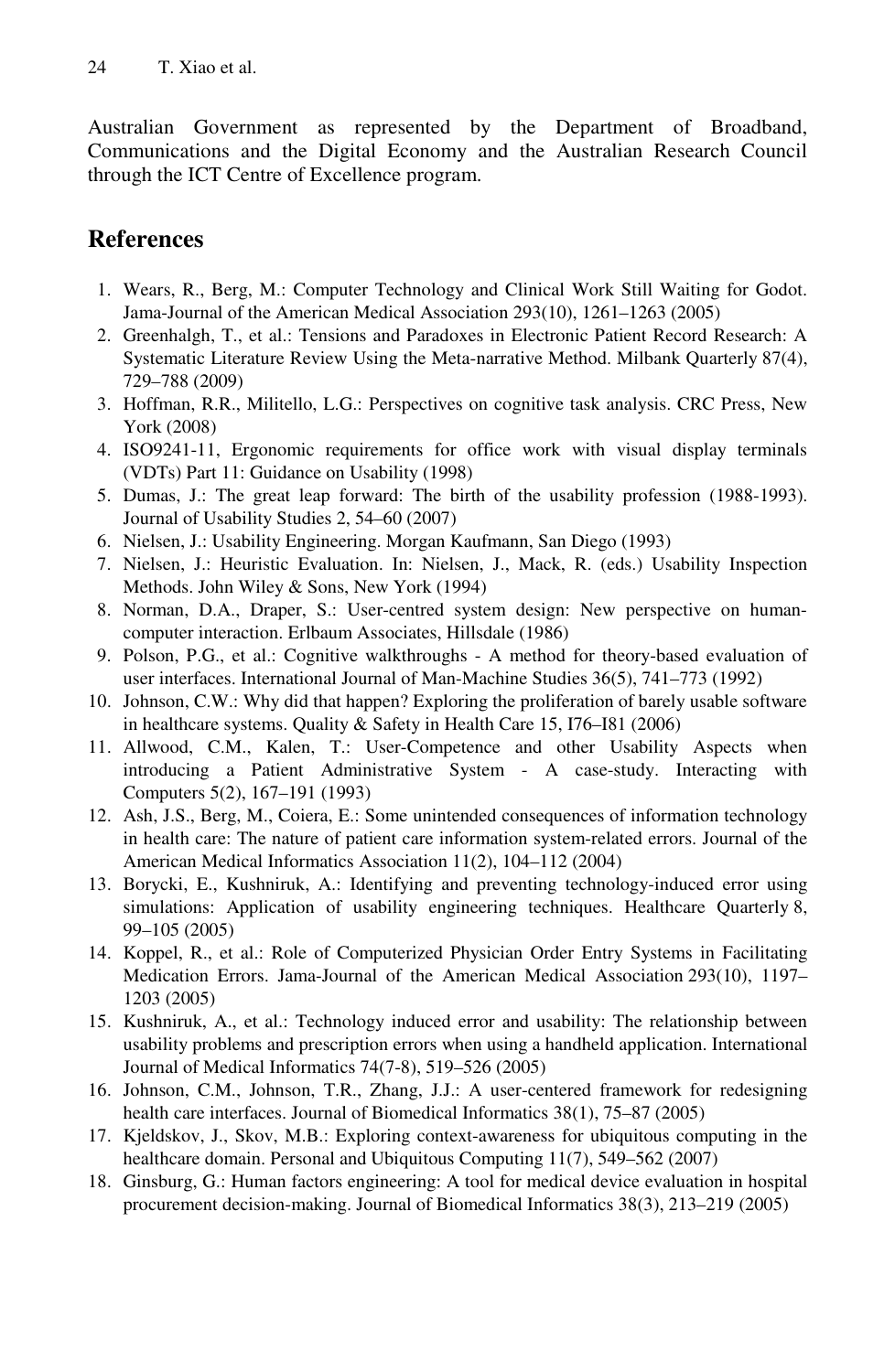- 19. Liljegren, E., Osvalder, A.L.: Cognitive engineering methods as usability evaluation tools for medical equipment. International Journal of Industrial Ergonomics 34(1), 49–62 (2004)
- 20. Jaspers, M.W.M.: A comparison of usability methods for testing interactive health technologies: Methodological aspects and empirical evidence. International Journal of Medical Informatics 78(5), 340–353 (2009)
- 21. Hollnagel, E., Woods, D.D.: Cognitive systems engineering New wine in new bottles. International Journal of Man-Machine Studies 18(6), 583–600 (1983)
- 22. Rasmussen, J., Pejtersen, A., Goodstein, L.: Cognitive systems engineering. J. Wiley & Sons, New York (1994)
- 23. Vicente, K.: Cognitive work analysis: Toward safe, productive, and healthy computerbased work. Lawrence Erlbaum Associates, Mahwah (1999)
- 24. Gaba, D.M., Deanda, A.: The Response of Anesthesia Trainees to Simulated Critical Incidents. Anesthesia and Analgesia 68(4), 444–451 (1989)
- 25. Institute of Medicine: Crossing the quality chasm: A new health system for the 21st century. National Academy Press, Washington (2001)
- 26. Vicente, K.J.: Less is (sometimes) more in cognitive engineering: the role of automation technology in improving patient safety. Quality & Safety in Health Care 12(4), 291–294 (2003)
- 27. Patterson, E.S., Cook, R.I., Render, M.L.: Improving patient safety by identifying side effects from introducing bar coding in medication administration. Journal of the American Medical Informatics Association 9(5), 540–553 (2002)
- 28. Saleem, J.J., et al.: Exploring barriers and facilitators to the use of computerized clinical reminders. Journal of the American Medical Informatics Association 12(4), 438–447 (2005)
- 29. Nemeth, C., et al.: Discovering Healthcare cognition: The use of cognitive artifacts to reveal cognitive work. Organization Studies 27(7), 1011–1035 (2006)
- 30. Xiao, Y., Seagull, F.J.: Emergent CSCW systems: The resolution and bandwidth of workplaces. International Journal of Medical Informatics (2006)
- 31. Guerlain, S., et al.: Interactive Critiquing as a Form of Decision Support: An Empirical Evaluation. Human Factors 41(1), 72–89 (1999)
- 32. Effken, J.A.: Improving clinical decision making through ecological interfaces. Ecological Psychology 18(4), 283–318 (2006)
- 33. Cook, R.I., Woods, D.D.: Implications of automation surprises in aviation for the future of total intravenous anesthesia (TIVA). Journal of Clinical Anesthesia 8, S29–S37 (1996)
- 34. Cook, R.: Being bumpable: Consequences of resource saturation and near-saturation for cognitive demands on ICU practitioners. In: Woods, D., Hollnagel, E. (eds.) Joint Cognitive Systems: Patterns in Cognitive Systems Engineering, pp. 23–35. Taylor & Francis, London (2006)
- 35. Hollnagel, E., Woods, D., Leveson, N.: Resilience Engineering: Concepts and Precepts. Ashgate Publishing Company, Aldershot (2006)
- 36. Vicente, K.: Cognitive Engineering research at Riso from 1962-1979. In: Salas, E. (ed.) Advances in Human Performance and Cognitive Engineering Research, pp. 1–57. Elsevier, New York (2001)
- 37. Norman, D., Draper, S. (eds.): User Centered System Design New Perspectives on Human-Computer Interaction. Lawrence Erlbaum Associates, London (1986)
- 38. Norman, D.A.: Cognitive engineering and education. In: Tum, D., Reif, F. (eds.) Problem Solving and Education: Issues in Teaching and Research, Erlbaum Associates, Hillsdale (1980)
- 39. Norman, D.: The Psychology of Everyday Things. Basic Books, New York (1988)